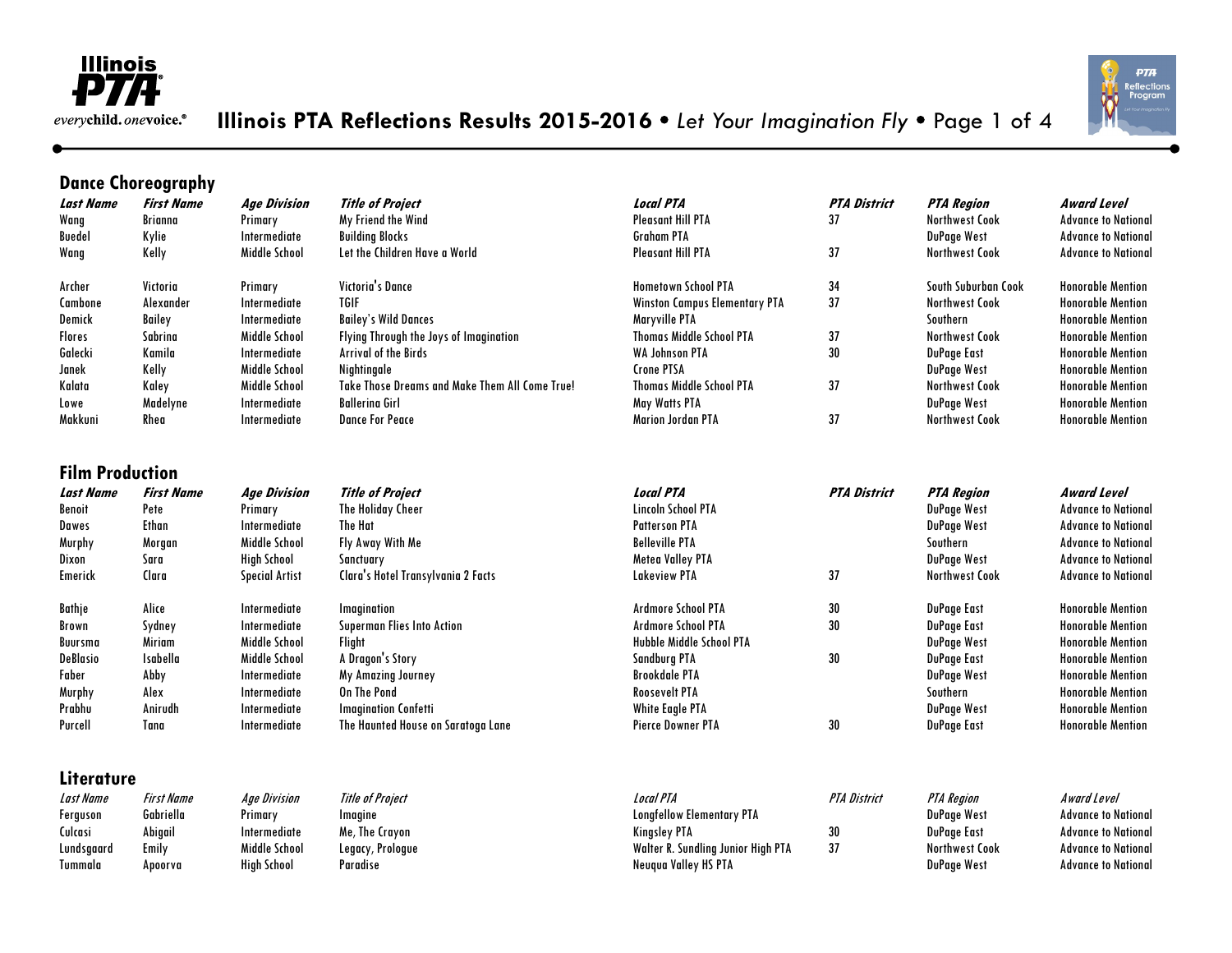



#### **Literature** (cont'd)

|             |          | . <b>.</b> |
|-------------|----------|------------|
| Bhat        | Tajesvi  | High Sch   |
| Cirks       | Mae      | Intermed   |
| Contreras   | Alan     | Primary    |
| Cooper      | Allyson  | Primary    |
| Corro       | Adamari  | Middle S   |
| Das         | Anusha   | Intermed   |
| Dobek       | Emilia   | Intermed   |
| Ezeokoli    | Adora    | Intermed   |
| Glosner     | Ella     | Intermed   |
| Henninger   | Addison  | Intermed   |
| Hernandez   | Isabella | Middle S   |
| Kurzweil    | Zoe      | Middle S   |
| Luczak      | Sarah    | Middle S   |
| McCarthy    | Zachary  | Middle S   |
| Naegele     | Eleanor  | Intermed   |
| O'Hara      | Luke     | Primary    |
| Ovoh        | Madonna  | Middle S   |
| Reeves      | Ava      | Primary    |
| Tsegay      | Miriam   | Intermed   |
| Venkatraman | Shivani  | Middle S   |
| Winchell    | Evelyn   | Intermed   |
|             |          |            |

**Music Composition**

| Last Name   | <b>First Name</b> | <b>Age Division</b> | <b>Title of Project</b>         | <b>Local PTA</b>                    | <b>PTA District</b> | <b>PTA Region</b>     | Award Level              |
|-------------|-------------------|---------------------|---------------------------------|-------------------------------------|---------------------|-----------------------|--------------------------|
| Bhat        | Tajesvi           | High School         | The Irony of Freedom            | Neugua Valley HS PTA                |                     | DuPage West           | <b>Honorable Mention</b> |
| Cirks       | Mae               | Intermediate        | Imagine                         | <b>Decatur Classical School PTA</b> | 24                  | Chicago               | <b>Honorable Mention</b> |
| Contreras   | Alan              | Primary             | Let Your Imagination Fly        | Posen-Gordon PTA                    | 19                  | South Suburban Cook   | <b>Honorable Mention</b> |
| Cooper      | Allyson           | Primary             | There's An Elephant In The Way  | Jefferson Elementary PTA            |                     | Southern              | <b>Honorable Mention</b> |
| Corro       | Adamari           | Middle School       | Let Your Imagination Fly        | Nightingale PTA                     | 20                  | Chicago               | <b>Honorable Mention</b> |
| Das         | Anusha            | Intermediate        | Tale of a Macaw                 | <b>East Prairie Elementary PTA</b>  | 21                  | West Suburban Cook    | <b>Honorable Mention</b> |
| Dobek       | <b>Emilia</b>     | Intermediate        | <b>Flying Monet</b>             | <b>East Prairie Elementary PTA</b>  | 21                  | West Suburban Cook    | <b>Honorable Mention</b> |
| Ezeokoli    | Adora             | Intermediate        | Let Your Imagination Fly        | <b>Decatur Classical School PTA</b> | 24                  | Chicago               | <b>Honorable Mention</b> |
| Glosner     | Ella              | Intermediate        | <b>If Animals Could Talk</b>    | Jefferson PTA                       | 30                  | DuPage East           | <b>Honorable Mention</b> |
| Henninger   | Addison           | Intermediate        | Open the Door                   | <b>Longfellow Elementary PTA</b>    |                     | DuPage West           | <b>Honorable Mention</b> |
| Hernandez   | <b>Isabella</b>   | Middle School       | Imagination!                    | Sahs PTA                            | 34                  | South Suburban Cook   | <b>Honorable Mention</b> |
| Kurzweil    | Zoe               | Middle School       | An Artist's Medium              | O'Neill Middle School PTA           | 30                  | DuPage East           | <b>Honorable Mention</b> |
| Luczak      | Sarah             | Middle School       | <b>The Trunk</b>                | <b>Stratford Middle School PTA</b>  |                     | DuPage West           | <b>Honorable Mention</b> |
| McCarthy    | Zachary           | Middle School       | <b>Potential: A Short Story</b> | Plum Grove Junior High PTSA         | 37                  | <b>Northwest Cook</b> | <b>Honorable Mention</b> |
| Naegele     | Eleanor           | Intermediate        | Imagination                     | Kolmar Ave PTA                      | 34                  | South Suburban Cook   | <b>Honorable Mention</b> |
| O'Hara      | Luke              | Primary             | <b>Fly Ball</b>                 | Jefferson Elementary PTA            |                     | Southern              | <b>Honorable Mention</b> |
| Ovoh        | Madonna           | Middle School       | Let Your Imagination Fly        | Sunnybrook SD 171 PTA               | 19                  | South Suburban Cook   | <b>Honorable Mention</b> |
| Reeves      | Ava               | Primary             | Can Your Pig Fly?               | Maryville PTA                       |                     | Southern              | <b>Honorable Mention</b> |
| Tsegay      | Miriam            | Intermediate        | Imagination                     | <b>Jonas Salk PTA</b>               | 22                  | <b>East Central</b>   | <b>Honorable Mention</b> |
| Venkatraman | Shivani           | Middle School       | <b>Imagination Can Fly</b>      | <b>Fischer Middle School PTA</b>    |                     | DuPage West           | <b>Honorable Mention</b> |
| Winchell    | Evelyn            | Intermediate        | Journey to Starville            | <b>Washington School PTA</b>        |                     | DuPage West           | <b>Honorable Mention</b> |
|             |                   |                     |                                 |                                     |                     |                       |                          |

#### **Last Name First Name Age Division Title of Project Local PTA PTA District PTA Region Award Level** Lin Charlotte Primary The Frog Bottenfield PTA 10 East Central Advance to National Gengler Henry Intermediate Flight of the Hippogriff South Side Elementary PTA 10 East Central Advance to National Cho Emma Middle School Runaway Imagination Monroe Middle School PTA DuPage West Advance to National Couch Michael High School Swallow the Sun Metea Valley PTA DuPage West Advance to National Attig Blake Special Artist Blue Mood Oak Lawn Hometown Middle School PTA 34 South Suburban Cook Advance to National Asmussen Justin Intermediate For Mom's Birthday Woodland CCSD #50 PTA Northern Honorable Mention Barron Gigi Intermediate Imagination Pleasant Hill PTA DuPage West Honorable Mention Dorman Gus Intermediate Final Dungeon and Final Boss Jefferson Elementary PTA Southern Southern Honorable Mention Eisenhauer Jade Primary Take Me Back Home Belle Aire PTA 30 DuPage East Honorable Mention Mitra Tushar Middle School Sail the Stars Herrick Middle School PTA 30 DuPage East Honorable Mention O'Quin Abigail Primary I Love To Sing Homewood PTA 19 South Suburban Cook Honorable Mention Scheuermann Makoto Intermediate Fly Hollywood PTA 28 West Suburban Cook Honorable Mention Schweitzer Aidan – Middle School Let Your Imagination Fly – West Junior High PTA – Southern Southern – Honorable Mention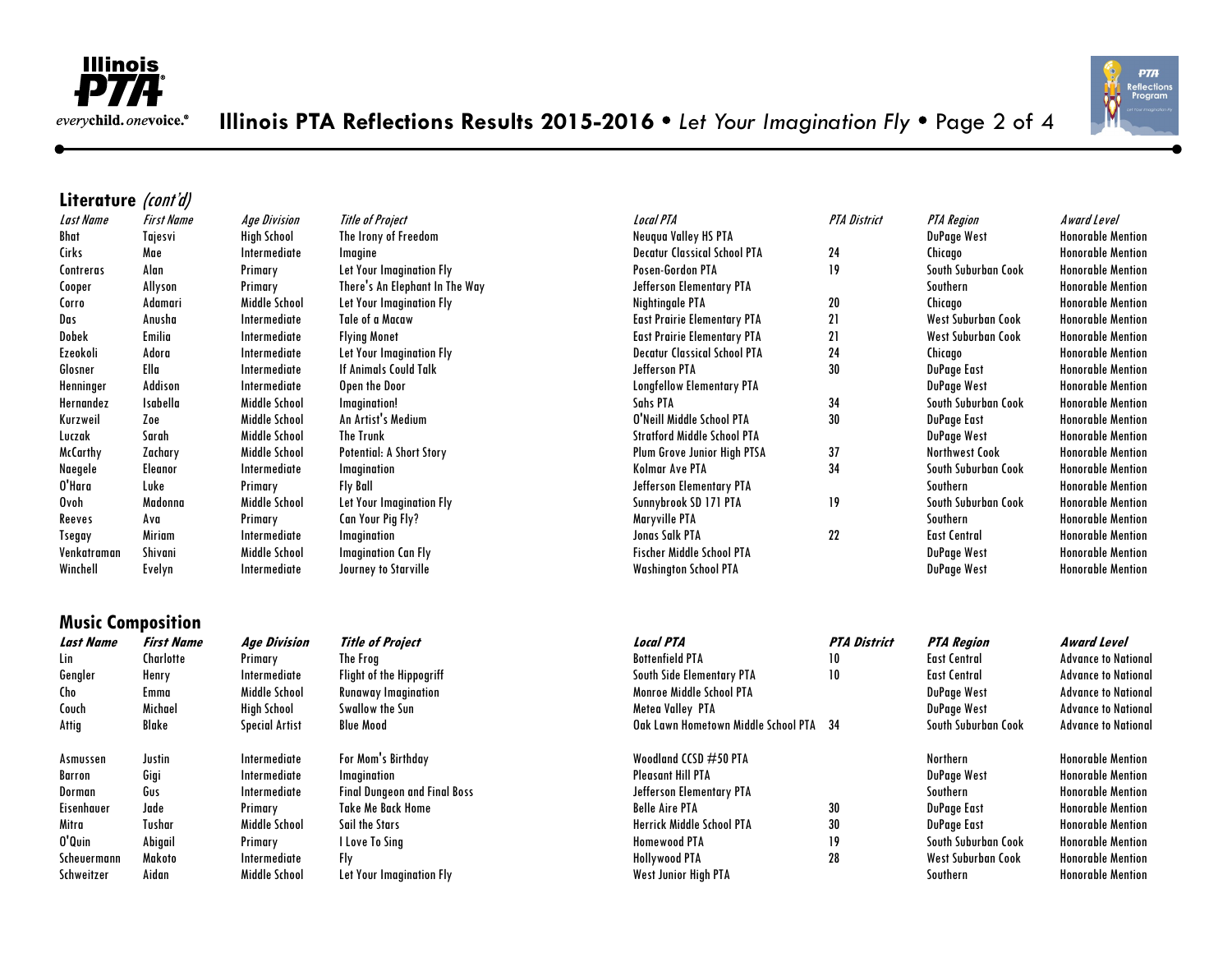



## **Photography**

| <b>Last Name</b>   | <b>First Name</b> | <b>Age Division</b>   | <b>Title of Project</b>                                   | Local PTA                           | <b>PTA District</b> | <b>PTA Region</b>     | <b>Award Level</b>         |
|--------------------|-------------------|-----------------------|-----------------------------------------------------------|-------------------------------------|---------------------|-----------------------|----------------------------|
| Soler              | Andrew            | Primary               | Dreaming                                                  | Woodland CCSD #50 PTA               |                     | <b>Northern</b>       | <b>Advance to National</b> |
| <b>Boynton</b>     | Jenna             | Intermediate          | Huddle Up                                                 | <b>Ardmore School PTA</b>           | 30                  | DuPage East           | <b>Advance to National</b> |
| <b>Tantillo</b>    | Dina              | Middle School         | <b>Take Me Away</b>                                       | <b>Eisenhower PTA</b>               | 30                  | DuPage East           | <b>Advance to National</b> |
| DeAvila            | Alexis            | <b>High School</b>    | <b>Lost in Turmoil</b>                                    | Oak Lawn High School PTSA           | 34                  | South Suburban Cook   | <b>Advance to National</b> |
| Attig              | Blake             | <b>Special Artist</b> | The Blues Brothers                                        | Oak Lawn Hometown Middle School PTA | 34                  | South Suburban Cook   | <b>Advance to National</b> |
| Achilles           | Leah              | Primary               | <b>Horizon Sunset</b>                                     | <b>Whittier PTA</b>                 | 30                  | DuPage East           | <b>Honorable Mention</b>   |
| DeLaMora           | Cameron           | <b>High School</b>    | The Sky is the Limit                                      | Oak Lawn High School PTSA           | 34                  | South Suburban Cook   | <b>Honorable Mention</b>   |
| Enderle            | Peyton            | Intermediate          | Climb High                                                | Carl A. Sward PTA                   | 34                  | South Suburban Cook   | <b>Honorable Mention</b>   |
| Frank              | Gabriella         | Middle School         | <b>Imagine Another World</b>                              | Puffer Hefty PTA                    | 30                  | DuPage East           | <b>Honorable Mention</b>   |
| Grover             | Simran            | Intermediate          | The Butterfly and the Flower                              | <b>Fairview Elementary PTA</b>      | 37                  | <b>Northwest Cook</b> | <b>Honorable Mention</b>   |
| Hammel             | Adam              | Primary               | My Camera is Flying                                       | Woodland CCSD #50 PTA               |                     | <b>Northern</b>       | <b>Honorable Mention</b>   |
| Klingler           | Melia             | Middle School         | <b>The Thinking Girl</b>                                  | <b>Franklin Middle School PTA</b>   |                     | <b>DuPage West</b>    | <b>Honorable Mention</b>   |
| Kumar              | Niranjan          | Primary               | Inside Outer Space                                        | <b>Pleasant Hill PTA</b>            | 37                  | <b>Northwest Cook</b> | <b>Honorable Mention</b>   |
| Meraz              | Isela             | Middle School         | Reach                                                     | <b>Rhodes PTA</b>                   | 28                  | West Suburban Cook    | <b>Honorable Mention</b>   |
| Murphy             | Alex              | Intermediate          | All Aboard                                                | <b>Roosevelt PTA</b>                |                     | Southern              | <b>Honorable Mention</b>   |
| Murphy             | Morgan            | Middle School         | This Is Not a Box                                         | <b>Roosevelt PTA</b>                |                     | Southern              | <b>Honorable Mention</b>   |
| Ream               | Alyssa            | <b>High School</b>    | Up, Up and Away                                           | Neuqua Valley PTA                   |                     | <b>DuPage West</b>    | <b>Honorable Mention</b>   |
| Robinson           | Kelsey            | Middle School         | Ipad Art $\#$ 1                                           | <b>Marion Jordan PTA</b>            | 37                  | <b>Northwest Cook</b> | <b>Honorable Mention</b>   |
| Ryden              | Blake             | Primary               | Looking into the Sky                                      | <b>Belle Aire PTA</b>               | 30                  | <b>DuPage East</b>    | <b>Honorable Mention</b>   |
| Timothy            | Stephen           | <b>High School</b>    | Separation                                                | <b>Metea Valley PTA</b>             |                     | DuPage West           | <b>Honorable Mention</b>   |
| Weaver             | Lorraine          | Intermediate          | Super Hero                                                | Lincoln School PTA                  | 37                  | <b>Northwest Cook</b> | <b>Honorable Mention</b>   |
| Weis               | Jeehoon           | Primary               | River Way                                                 | <b>Peterson School PTA</b>          | 24                  | Chicago               | <b>Honorable Mention</b>   |
| Acklin             | Christiana        | <b>Special Artist</b> | Let Your Imagination Fly with Chayah, Kimisha, and Tyguan | Posen-Gordon PTA                    | 19                  | South Suburban Cook   | <b>Special Artist</b>      |
| Bradbury           | Nathan            | <b>Special Artist</b> | One Day I Will Fly                                        | <b>Kolmar Ave PTA</b>               | 34                  | South Suburban Cook   | <b>Special Artist</b>      |
| Costion            | Jack              | <b>Special Artist</b> | I Believe I Can Fly                                       | Jane Addams Junior High PTA         | 37                  | <b>Northwest Cook</b> | <b>Special Artist</b>      |
| <b>Davis</b>       | <b>Britney</b>    | <b>Special Artist</b> | Let Your Imagination Fly!                                 | Posen-Gordon PTA                    | 19                  | South Suburban Cook   | <b>Special Artist</b>      |
| Emerick            | Clara             | <b>Special Artist</b> | The Yoshi                                                 | <b>Lakeview PTA</b>                 | 37                  | <b>Northwest Cook</b> | <b>Special Artist</b>      |
| McKinney           | Randall           | <b>Special Artist</b> | Super-Men                                                 | Posen-Gordon PTA                    | 19                  | South Suburban Cook   | <b>Special Artist</b>      |
| <b>Visual Arts</b> |                   |                       |                                                           |                                     |                     |                       |                            |
| <b>Last Name</b>   | <b>First Name</b> | <b>Age Division</b>   | <b>Title of Project</b>                                   | <b>Local PTA</b>                    | <b>PTA District</b> | <b>PTA Region</b>     | <b>Award Level</b>         |
| Asmussen           | Duncan            | Primary               | <b>Wacky Fruit</b>                                        | Woodland CCSD #50 PTA               |                     | <b>Northern</b>       | <b>Advance to National</b> |
| Chang              | Catherine         | Intermediate          | The Midnight Bridge                                       | <b>Brookdale PTA</b>                |                     | DuPage West           | <b>Advance to National</b> |
| Chung              | Stella Jiwon      | Middle School         | <b>History of Imagination</b>                             | Plum Grove Junior High PTSA         | 37                  | <b>Northwest Cook</b> | <b>Advance to National</b> |
| Kemp               | Abigail           | <b>High School</b>    | An Open Book                                              | Quincy High School PTA              | 8                   | <b>West Central</b>   | <b>Advance to National</b> |
| Obayashi           | Toma              | <b>Special Artist</b> | My Peaceful World                                         | <b>Granger PTA</b>                  |                     | <b>DuPage West</b>    | <b>Advance to National</b> |
|                    |                   |                       |                                                           |                                     |                     |                       |                            |